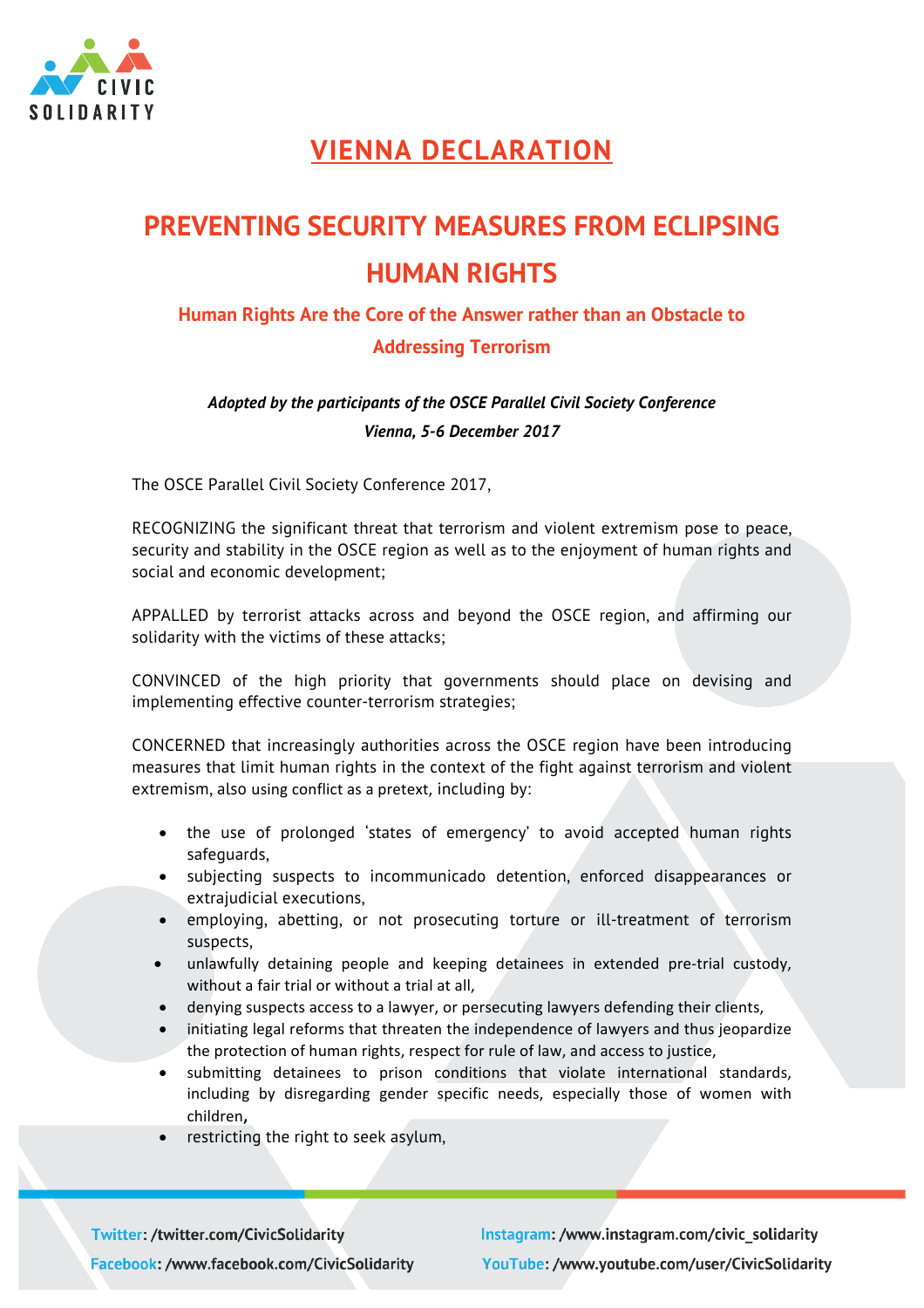

- advancing their anti-immigration agenda by stereotyping or using stigmatizing speech to depict asylum seekers and ethnic or religious minorities as potential terrorists and a security threat, thereby fomenting xenophobia and racism,
- giving generalized permission to security agencies for the surveillance of electronic communications, and the exchange of personal data, with no or limited prior judicial oversight, rather than focusing on providing means for targeted surveillance of persons who are suspected of terrorist involvement,
- limiting the access to public space for peaceful protests and labelling participants of protests as state enemies, security threats, extremists or terrorists,
- restricting and downsizing social security policies in order to increase funds for militarization policies, at the expense of women and disadvantaged groups,
- outsourcing security and policing to private companies and thereby impeding democratic human rights based control,
- allowing law enforcement officers to engage in searches of premises without prior judicial permission,
- politically-motivated prosecution of human rights defenders, journalists, lawyers and political opposition on terrorism related charges and limiting their access to international organizations and mechanisms,
- instigating smear campaigns against critics of unlawful methods of fighting terrorism and subjecting them to harassment and persecution,
- adopting laws with vague and broad definitions of "extremism" and arbitrarily employing the 'extremism' concept to prosecute persons who do not call for, let alone are preparing for, violence,
- employing non-transparent policies for removal of persons from public office,
- providing law enforcement and other government agencies with insufficient guidance on human rights, gender and conflict sensitivity and against ethnic profiling.

CONCERNED that these policies are counter-productive, as they increase mutual suspicion and fear in society, undermine trust in the rule of law and marginalise vulnerable or targeted communities by expanding of unjust discriminatory practices;

CONCERNED that these policies threaten the human rights acquis built by the international community in the post WWII period, undermining the supremacy of international human rights law and eroding the rule of law and independence of the judiciary and of the legal profession;

EMPHASIZES that effective counter-terrorism strategies should give centre stage to strengthening human rights by:

- fostering a human rights culture, including by meaningful attention for human rights in formal and non-formal education,
- stimulating the democratic participation of all sectors and strata of society,
- supporting media independence and communications diversity, and maintaining the protection of sources to guarantee effective, prompt, thorough, independent, and transparent investigations by the media,
- using gender sensitivity as a preventive measure in fighting radicalisation, violent extremism and terrorism,

**Twitter: /twitter.com/CivicSolidarity** Facebook: /www.facebook.com/CivicSolidarity Instagram: /www.instagram.com/civic\_solidarity YouTube: /www.youtube.com/user/CivicSolidarity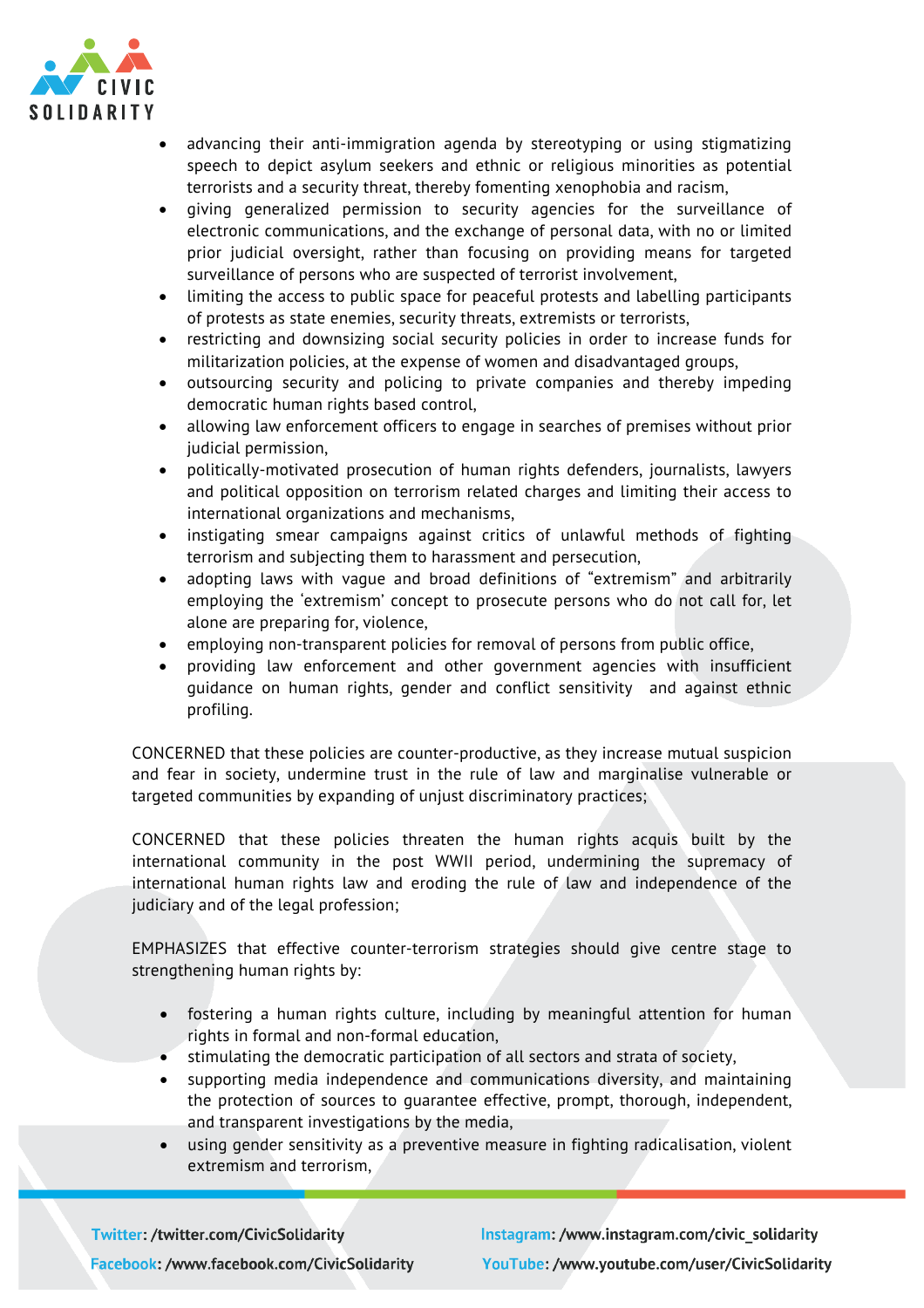

- elaborating and implementing specific measures to prevent the involvement of women, youth and discriminated groups in violent extremism and terrorism, including by promoting legal, economic and social equality,
- prioritizing peaceful resolution / transformation of existing unresolved conflicts as a possible contributing factor to terrorist threats,
- fighting racism and other forms of discrimination and offering access to equitable and independent justice for the entire population
- strictly following international standards for fair trials and for the treatment of detainees, including fulfilment of gender specific needs,
- including clear and narrowly phrased definitions of prohibited activities in any specific counter-terrorism legislation, with robust and transparent enforcement and independent oversight. Any restrictions on human rights (such as freedom of expression or freedom of assembly) should be proportionate and demonstrably necessary to protect the rights of others, national security or public order,
- ending impunity for violations of human rights while fighting terrorism and ensuring effective investigation of all cases of alleged violations, including those of sexual and gender based violence, and bringing perpetrators to justice;

OFFERS cooperation from civil society in designing and implementing such human rights based counter-terrorism strategies, including by contributing to needs assessments for counter- terrorism activities, by assessing their appropriateness for the local context, by accessing hard-to-reach communities, and by assisting in assessing the effectiveness of implemented activities;

NOTES that the OSCE's doctrine of 'comprehensive security' and its instruments and practical experience both in the security and in the human rights field provide a good basis for the provision of assistance in developing and implementing these strategies, also addressing the root causes of terrorism;

CALLS on OSCE participating States to ensure that sufficient resources are provided in counter- terrorism and related programmes for meaningful inclusion of human rights in these programmes by specialized OSCE institutions and units, including at ODIHR, the Office of the HCNM and the Office of the RFoM, and in its field presences;

CALLS on OSCE institutions and political bodies to review all existing OSCE documents and programmes on fighting terrorism and violent extremism to ensure that they prioritize safeguarding of human rights;

CALLS on the OSCE Chairmanship and Secretary General to prioritize safeguarding of human rights while combatting terrorism in relations and cooperation with all OSCE participating States;

CALLS on all OSCE institutions and entities to include human rights safeguards while combatting terrorism in cooperation programs with all OSCE participating States;

CALLS on OSCE participating States to prioritize safeguarding of human rights while combatting terrorism in their bilateral relations and cooperation;

**Twitter: /twitter.com/CivicSolidarity** Facebook: /www.facebook.com/CivicSolidarity Instagram: /www.instagram.com/civic solidarity YouTube: /www.youtube.com/user/CivicSolidarity